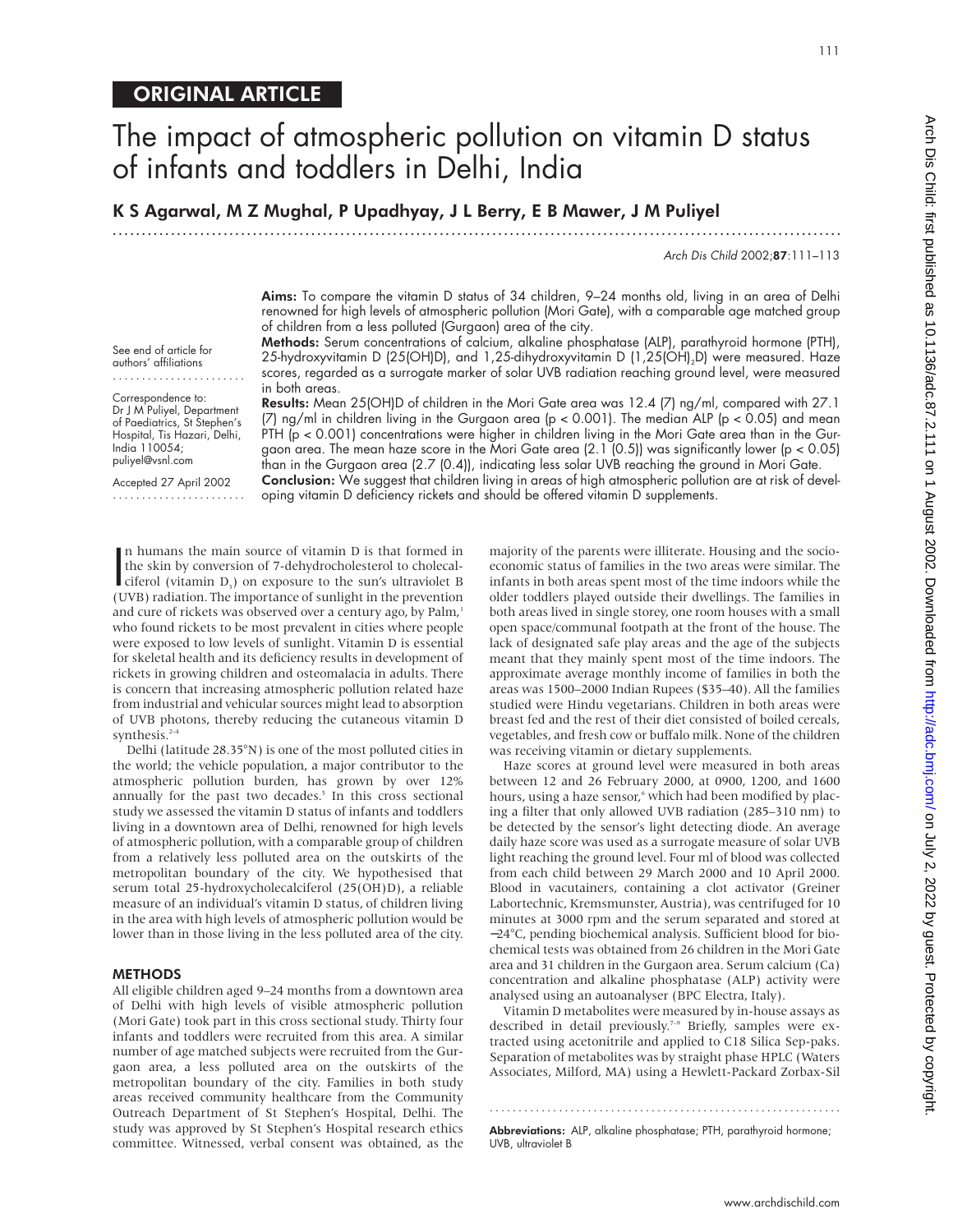|  |  |  |  | Table 1 Age, gender, haze score, and biochemical parameters of subjects from the Mori Gate and Gurgaon areas |
|--|--|--|--|--------------------------------------------------------------------------------------------------------------|
|--|--|--|--|--------------------------------------------------------------------------------------------------------------|

|                             | Mori Gate<br>High pollution area<br>$n=26$ | Gurgaon<br>Low pollution area<br>$n=31$ |
|-----------------------------|--------------------------------------------|-----------------------------------------|
| Age (months)                | 16(4.1)                                    | 15.9(3.8)                               |
| Haze score                  | 2.1(0.5)                                   | $2.7(0.4)$ *                            |
| Gender                      | 15 males, 11 females                       | 15 males, 16 females                    |
| $Ca$ (mg %)                 | 9.7(0.9)                                   | 9.6(0.8)                                |
| ALP (IU/I), median (range)  | 498 (116-3739)                             | 398* (196-780)                          |
| $25(OH)D_3$ (ng/ml)         | 11.7(7)                                    | $27.1 (7)***$                           |
| $25(OH)D2$ (ng/ml)          | $2.4$ (0.6) (n=5)                          | $\Omega$                                |
| Total $25(OH)D$ (ng/ml)     | 12.4(7)                                    | $27.1 (7)***$                           |
| $1,25(OH)2D$ (pg/ml)        | 73.7 (30)                                  | 65 (19)                                 |
| PTH (pg/ml), median (range) | $25(5 - 284)$                              | $13.1**$ (1.6-37)                       |

Except for ALP and PTH, all data are presented as mean (1 SD). Serum 25(OH)D<sub>2</sub> was only detected in five children from the Mori Gate area and none from the Gurgaon area; it is presented as range only for the subjects from the Mori Gate area.

Thirty four subjects aged 9–24 months were recruited from each of the study areas; however, data are not provided for eight subjects from the Mori Gate area and three subjects from the Gurgoan area due to failed venepunctures.

Column (Hichrom, Reading, Berkshire, UK) eluted with hexane:propan-2-ol:methanol (92:4:4). Serum 25(OH)D, and  $25(OH)D<sub>3</sub>$  were measured separately by application to a second Zorbax-Sil Column eluted with hexane:propan-2-ol (98:2), quantified by UV absorbance at 265 nm and corrected for recovery. The adult reference range for total 25(OH)D (that is,  $25(OH)D_2 + 25(OH)D_3$ ) is 5–30 ng/ml, sensitivity 2 ng/ml, and intra- and inter-assay coefficient of variation (CV) 3.0% and 4.2% respectively.<sup>8</sup> Following separation by HPLC, 1,25(OH)<sub>2</sub>D was quantified by radioimmunoassay as described in detail elsewhere.<sup>9</sup> The adult reference range is 20-50 pg/ml, sensitivity 1.25 pg/assay tube, and intra- and interassay CV 7.8% and 10.5% respectively.<sup>9</sup>

Serum intact parathyroid hormone (PTH) was measured using an immunoradiometric assay (Nichols Institute Diagnostics, San Juan, Capistrano, USA); adult reference range 10–60 pg/ml, sensitivity 1 pg/ml, intra- and inter-assay CV 3% and 6% respectively.

SPSS, version 9 for Microsoft Windows was used for statistical analysis. The normally distributed data are presented as mean (1 SD); for the non-normally distributed variables, the data are presented as median and range. The normally distributed data between the two groups were analysed using the unpaired Student's *t* test; those not normally distributed were analysed using the Mann–Whitney test. All tests were two tailed, and p values less than 0.05 were considered statistically significant.

## RESULTS

As table 1 shows, mean age of children in the Mori Gate and Gurgaon areas was not different. In both areas 15 subjects were boys. In both areas 10 subjects were 9–12 months old, 15 were 13–18 months old, and nine were 19–24 months old. Table 1 shows the results of serum Ca, ALP,  $25(OH)D_{2}$ ,  $25(OH)D<sub>2</sub>$ , total  $25(OH)D<sub>2</sub>$ , 1,25(OH)<sub>2</sub>D, and PTH. The mean total serum 25(OH)D concentration of children in the Mori Gate area was significantly lower than of those living in the Gurgaon area. In contrast, the mean serum concentrations of ALP and PTH were higher in the children living in the Mori Gate area (table 1). Three children from the Mori Gate had serum total 25(OH)D concentrations <5 ng/ml, a level associated with rickets, and another nine had concentrations below 12 ng/ml, a level that is conventionally regarded as the lower limit of vitamin D adequacy.<sup>10</sup> None of the children in the Gurgaon area had serum 25(OH)D concentrations <12 ng/ml. Five children from the Mori Gate (high pollution area) had low but detectable serum concentrations of  $25(OH)D$ , (range 1.8–3.2 ng/ml). In contrast, none of the children in the

Gurgaon (low pollution area) had detectable serum concentrations of 25(OH)D, One infant from the Mori Gate area had markedly raised serum ALP of 3739 IU/l, raised PTH of 284 pg/ml, and very low serum 25(OH)D of 3.2 ng/ml. The mean haze score in the Mori Gate area (2.1 (0.5)) was significantly lower ( $p < 0.05$ ) than in the Gurgaon area (2.7 (0.4)), indicating less solar UVB reaching the ground in Mori Gate. There were significant inverse relations between 25(OH)D and PTH ( $-0.49$ ,  $p < 0.05$ ), and 25(OH)D and ALP ( $-0.46$ ,  $p < 0.05$ ) among subjects in the Mori Gate area. No such relations were observed in subjects from the Gurgaon area.

## **DISCUSSION**

We assessed the vitamin D status of infants and toddlers who lived in similar types of housing in two areas of the city with different levels of atmospheric pollution. We found that subjects living in the Mori Gate, an area with high levels of atmospheric pollution, had significantly lower mean serum total 25(OH)D concentrations compared to those living in the less polluted area (Gurgoan). Twelve children living in the Mori Gate were vitamin D deficient (total 25(OH)D <12 ng/ml) and three had severe vitamin D deficiency (total  $25(OH)D < 5$  ng/ml). As expected, the mean PTH and the median ALP levels were significantly higher in subjects from the Mori Gate than in those from Gurgoan. One infant had biochemical features of vitamin D deficiency rickets, with very low serum total 25(OH)D and high PTH and ALP concentrations. In contrast, none of the children in the Gurgoan were vitamin D deficient.

The most important source of vitamin is that produced in the skin after exposure to UVB sunlight. Serum  $25(OH)D<sub>3</sub>$ concentrations in infants show a seasonal variation, reflecting the importance of cutaneous synthesis as the main source of this vitamin, even at this age.<sup>11</sup> In this study, the vitamin D status was measured in late March and early April, and therefore reflects the vitamin D status of the subjects at the end of the winter season. We used the modified haze sensor<sup>6</sup> to measure indirectly the effect of atmospheric pollution on reducing solar radiation in the UVB range reaching ground level, in the two areas. This inexpensive, but validated instrument relies on conversion of UVB light into a voltage by the light emitting diode. The higher the amount of atmospheric pollution, the lower the amount of UVB light reaching ground level and thus the lower the haze score. We found that the haze score was significantly lower in the more polluted Mori Gate area than in the less polluted Gurgoan area.

Dietary sources of vitamin D are limited mainly to oily fish, eggs, and fortified foods, which were not consumed by the

<sup>\*</sup>p<0.05, \*\*p< 0.01, \*\*\*p<0.001.